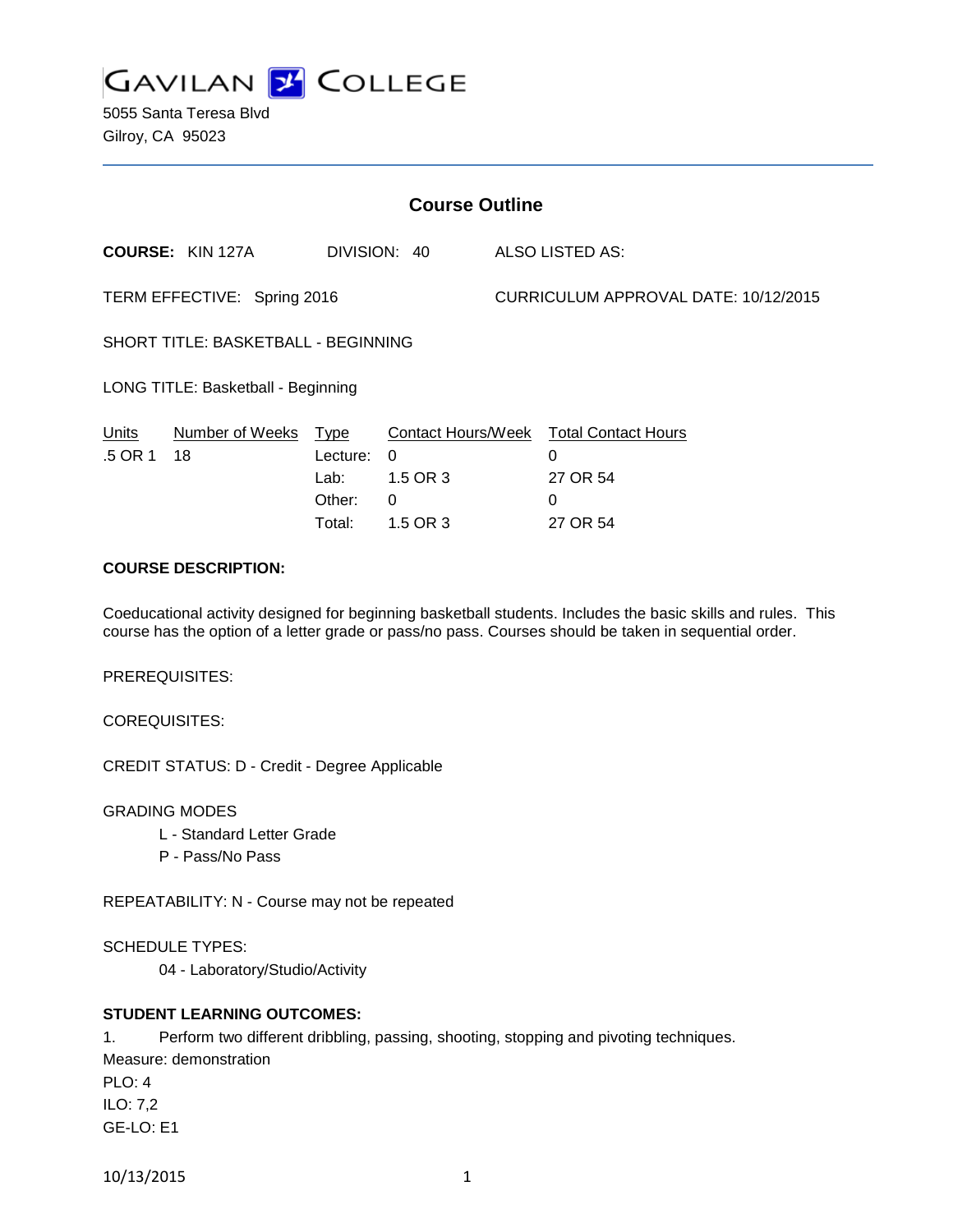### Anticipated Year of Assessment: 2015-16

2. Utilize and explain the correct on-ball defensive stance. Measure: demonstration, discussion, quiz PLO: 4,7 ILO: 7,2,1,4 GE-LO: E1,A1,A2 Anticipated Year of Assessment: 2015-16

3. Explain and practice the rules of basketball. Measure: written exam, oral quiz, demonstration PLO: 7 ILO: 2,7,1 GE-LO: A1,A2 Anticipated Year of Assessment: 2015-16

# PROGRAM LEARNING OUTCOMES:

After completing the Kinesiology major a student will be able to:

1. List and describe five career options available in the field of kinesiology.

2. Describe and critically analyze the role of physical activity and its impact on health, society and quality of life.

3. Discuss the history and broad content within the discipline of kinesiology and develop skills to enable the synthesis of concepts across disciplines.

4. Identify critical elements of motor skill performance, combine motor skills into appropriate sequences for the purpose of improving skill learning, and demonstrate competent motor skill performance in a variety of physical activities.

5. Identify the skeletal and muscular structures of the human body.

6. Utilize measurement concepts (qualitative and quantitative) to assess student/client performance and program effectiveness.

7. Describe and demonstrate effective verbal and nonverbal communication skills.

## **CONTENT, STUDENT PERFORMANCE OBJECTIVES, OUT-OF-CLASS ASSIGNMENTS**

Curriculum Approval Date: 10/12/2015

4.5 - 9 Hours Content: Course overview, including learning outcomes, class requirements and grading. Introduce stretching and warm-up exercises appropriate for basketball. Discuss the importance of a proper warm-up and lead students in warm-up running and stretching exercises at the beginning of each class. Presentation on dribbling the basketball up the court utilizing both the dominate and nondominate hand. This would include the cross-over and hesitation dribbles. Incorporate the most common types of passes in basketball such as the bounce pass, chest pass and two-hand overhand pass. Introduce the jump stop and stride stop and the different types of pivots involved in basketball, such as the left and right reverse pivots and the right and left front pivots. Explain the rules related to the dribble, the pass and to the pivot. Provide opportunities for students to practice these skills by using full court ball handling drills, partner pass, lateral slide pass and three player weave.

Student Performance Objectives (SPO): Demonstrate the cross-over and hesitation dribbles; the bounce, chest and two-hand overhand pass; the jump and stride stop; and the reverse and front pivots. Explain the rules related to the dribble, pass and pivot.

Out-of-Class Assignments:

4.5 - 9 Hours Content: Warm-up running and stretching exercises. Review the various dribbles, passes, stops and pivots presented to date. Introduce the proper shooting techniques, starting with the footwork and ending with the correct follow through. Practice the right and left handed lay-up, the set shot, the jump shot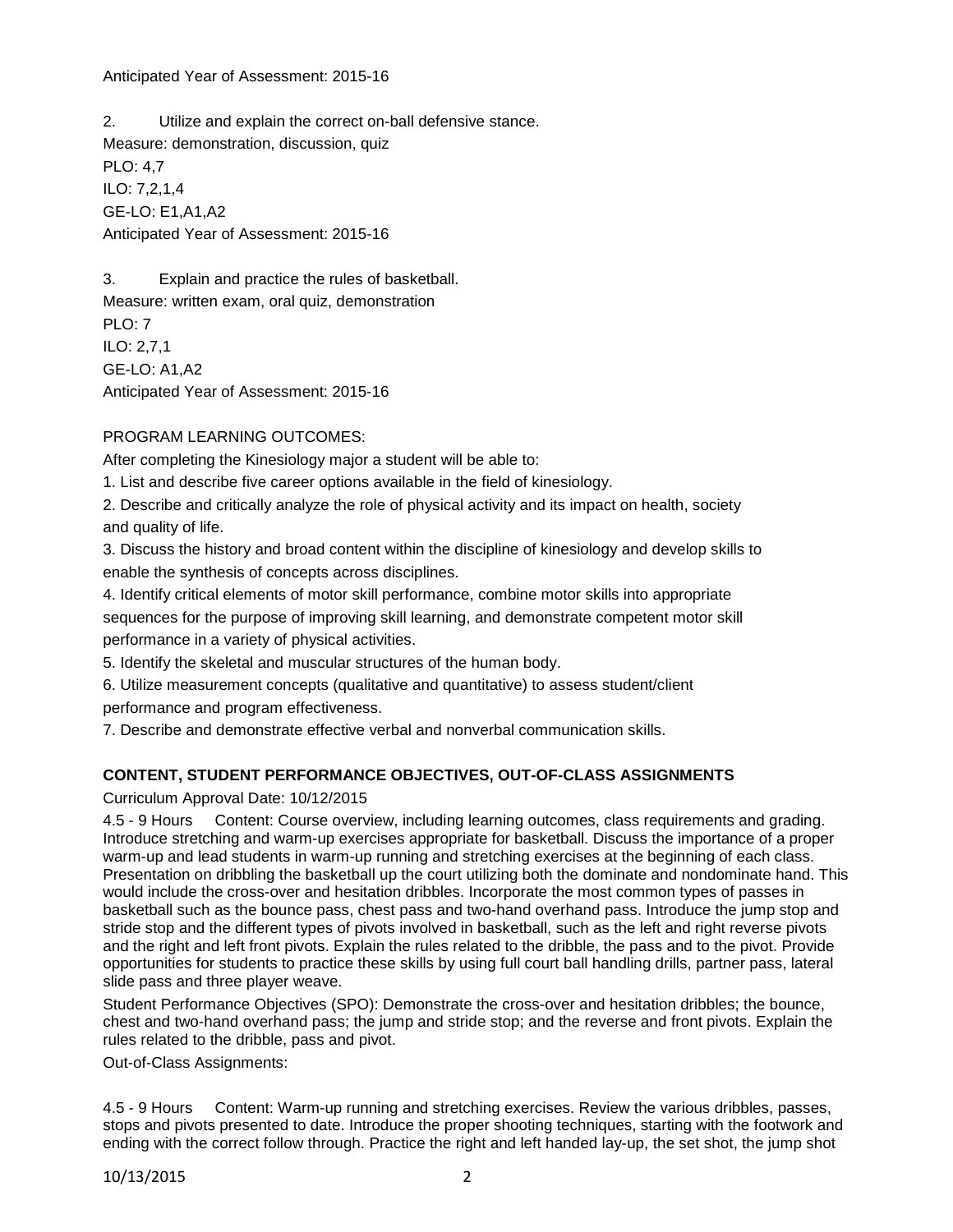and shooting free throws. Discuss the rules related to the free throw. Utilize the two line shooting drill and Mican drill to practice lay-ups. Incorporate fun shooting games like "21", "Around-the-World". "Knockout" and "HORSE" to practice shooting techniques. Continue to work on skill building by providing opportunities for students to practice their dribbling, stopping, pivoting, passing and shooting skills by incorporating them into various drills.

Student Performance Objectives (SPO): Demonstrate the right and left handed lay-up, the set shot and the jump shot. Demonstrate the proper techniques for shooting free throws and explain the rules related to them. Utilize one's shooting, passing and dribbling skills during class activities.

Out-of-Class Assignments:

4.5 - 9 Hours Content: Warm-up running and stretching exercises. Review the correct shooting techniques for the lay-up, set shot and jump shot. Practice free throw shooting. Introduce the basic on-ball defense, including the rules related to guarding someone. Continue practicing all skills learned to date. Student Performance Objectives (SPO): Demonstrate the basic on-ball defensive position. Explain the rules related to guarding a person. Participate in class activities utilizing the correct techniques for dribbling, passing and shooting.

Out-of-Class Assignments:

### 6 - 12 Hours

Content: Warm-up running and stretching exercises. Review and practice the basic on-ball defensive positioning.

Presentation on the other rules related to playing a basketball game. Continue working on all skills learned to date in a variety of game-like activities; such as 2 on 2 and 3 on 3.

Student Performance Objectives (SPO): Participate in class activities. Discuss and apply the rules related to game play. Demonstrate the correct techniques for the basketball skills performed. Out-of-Class Assignments:

#### 6 - 12 Hours

Content: Warm-up running and stretching exercises. Continue to work on skill building by practicing the basic basketball skills - dribbling, passing, shooting, stopping, pivoting and the defensive stance - in a variety of drill and game-like activities. Practice the correct rules during all class activities. Skill testing.

Student Performance Objectives (SPO): Utilize the correct skill techniques when performing the dribble, pass, shot and defensive stance. Perform jump stops and stride stops as well as different types of pivots. Apply the rules during class play. Participate in class activities, including skill testing.

## **METHODS OF INSTRUCTION:**

guided practice, demonstration, discussion

#### **METHODS OF EVALUATION:**

Category 1 - The types of writing assignments required: Percent range of total grade: % to %

If this is a degree applicable course, but substantial writing assignments are NOT appropriate, indicate reason

Course primarily involves skill demonstration or problem solving

Category 2 - The problem-solving assignments required: Percent range of total grade: % to %

Category 3 - The types of skill demonstrations required: